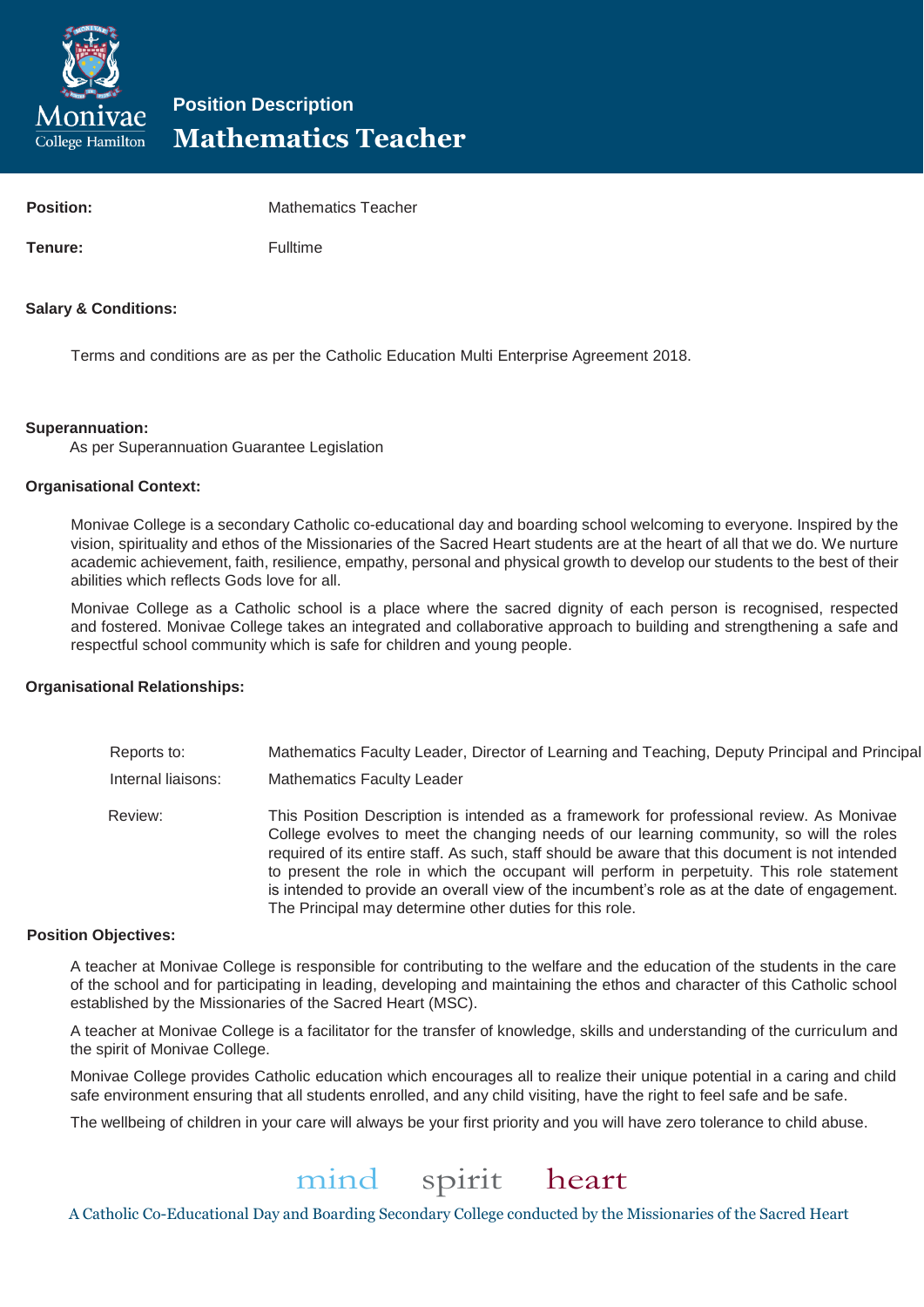### **Key Responsibilities:**

#### **Teaching and Learning**

#### *Objectives:*

- 1. A love of learning and an ability to impart it to others
- 2. Strong classroom management skills
- 3. Strong knowledge of and high regard for particular subject area(s)
- 4. Effective and timely feedback to students about their class work and assessment items
- 5. Other supervision requirements
- 6. A willingness to be involved with the co-curriculum
- 7. An ability and willingness to communicate effectively with parents

#### *Performance Indicators:*

- A positive, ordered environment where effective learning takes place
- Demonstrated knowledge when working with colleagues and curriculum teams
- A record of subject specific Professional Development
- Students receive verbal and written reports on progress and behaviour, set tasks are returned generally within two weeks
- Duties are effectively and punctually completed
- Demonstrated involvement with the co-curriculum
- Parents are well supplied with information about the progress of students, inquiries are promptly answered
- A record of ongoing professional development

# **MSC and Monivae College Spirituality and Ethos**

#### *Objectives:*

1. An understanding of and value for MSC Spirituality and an ability to impart it to others

- *Performance Indicators:*
	- Participation in Professional Development opportunities about Heart Spirituality

#### **Relationships**

*Objectives:*

- 1. A value for the sacredness of each person and an attentiveness to the aspirations and needs of individuals especially those who are disadvantaged or isolated: mentally, physically, emotionally or geographically
- 2. Founded on love and built on love, MSC schools offer a vision of hope for humankind, one to which all their members can contribute as they grow strong in faith. Protection for children and young people, in MSC Schools, is based upon the belief that the inherent dignity of each person be recognized and fostered.
- 3. An ability and willingness to work effectively with others and as a member of a Department or work team
- 4. An ability and willingness to relate to students and other members of staff as a professional educator with compassion, availability, understanding; dealing with students and each other in an atmosphere of family, friendship and collegiality

*Performance Indicators:*

- Demonstrated respect for others regardless of their situation
- Demonstrated ability through active participation in meetings and contributions to work teams
- Demonstrated willingness to work with and relate to others positively and openly

#### **Personal Organisation**

*Objectives:*

- 1. Sound personal organisation including an ability to meet work deadlines (including records of student progress, and other requirements) and targets
- 2. Attributes of punctuality, appropriate grooming
- 3. Effective communication skills
- 4. A strong work ethic
- 5. Appropriate ICT skills
- 6. Comply with policies and procedures of the school set out in the school manual/handbook and policies of the school's governing body.

#### *Performance Indicators:*

- Targets of time and content are met
- Attire is of an appropriate professional standard
- Effective and appropriate means of communication are used including personal, face-to-face, attendance at meetings
- Use of the College's Learning Management System (SIMON). \*\*Induction would include familiarisation with this program